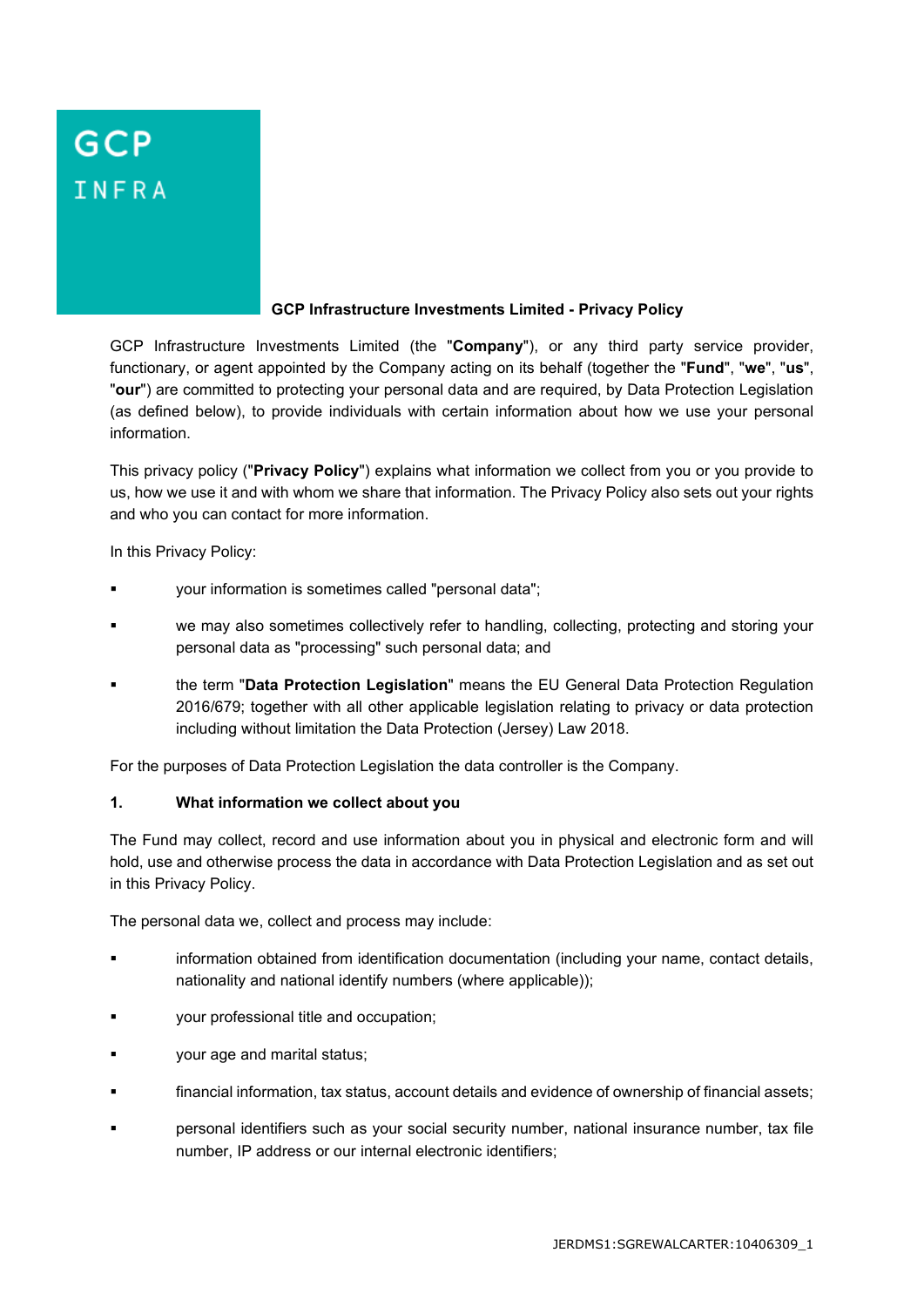- information which we or our service providers need to conduct 'know your client' checks such as details relating to your passport and credit history; and
- other information you provide in the course of your dealings with us or which we require to provide you with products and services.

In certain circumstances, we also collect and process what are known as 'special categories' of personal data (as defined by Data Protection Legislation). Money laundering, sanctions, financial crime and fraud prevention checks sometimes result in the Company obtaining information about actual or alleged criminal convictions and offences.

You are not obliged to provide us with your personal data where it is requested but we may be unable to provide certain products and services or proceed with your business relationship with the Company if you do not do so.

## **2. How we collect your information**

The information we collect comes from:

- application forms or other materials you or your authorised representative submits to us during the course of your relationship with the Fund;
- your or your authorised representative's interactions with the Fund, transactions and use of our products and services (including the use of any our website);
- your or your authorised representative's business dealings with the Fund, including via email, telephone or as stated in contracts with you;
- depending on the products or services you or your authorised representative requires, third parties (including for credit and money laundering checks, among other things); and
- recording and monitoring tools that we use for compliance or security purposes (e.g. recording of telephone calls, monitoring emails, etc.).

#### **3. How we use your information**

Our primary purpose in collecting your personal information is facilitate the holding of shares in Company, the management and administration of your holdings in the Company and any related administration on an on-going basis.

Additionally, we use your information for the following specific purposes:

- to process transactions and to improve the quality of the service that we provide to you;
- to disclose information to other third parties such as service providers of the Company, auditors, regulatory authorities and technology providers (as set out in more detail below)
- to communicate with you as necessary in connection with the proper running of the Fund;
- to update and maintain records and carry out fee calculations;
- to monitor and record calls and electronic communications;
- in connection with the Company's internal management and reporting;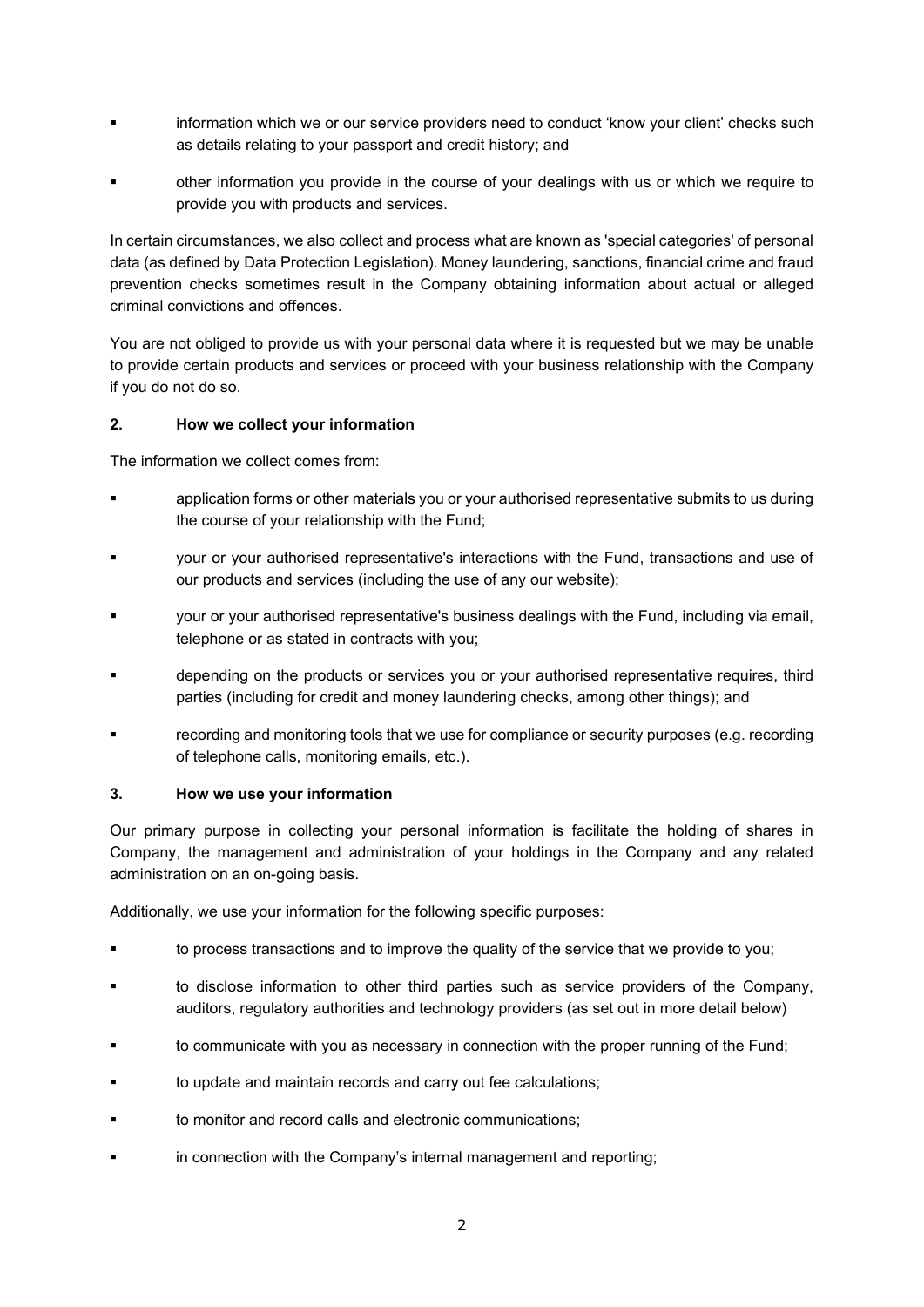- to report regulatory and tax related information to regulatory and tax authorities in order to comply with a legal obligation, including any obligation arising under legislation implementing the U.S. Foreign Account Tax Compliance Act of 2010, as amended, and the Organisation for Economic Co-operation and Development's Common Reporting Standard;
- to permit, administer and record your investment in the Company;
- verifying the identity of the prospective investor to comply with statutory and regulatory requirements in relation to anti-money laundering procedures;
- in order to carry out anti-money laundering checks and related actions which are necessary to comply with legal obligations, in relation to, the prevention of fraud, money laundering, terrorist financing, bribery, corruption, tax evasion and to prevent the provision of financial and other services to persons who may be subject to economic or trade sanctions, on an on-going basis;
- for prudential and risk management purposes;
- to provide you with any products and services that you request from us; and
- other reasons compatible with the primary purpose.

If is necessary to use it for another reason and that reason is compatible with the original purpose.

## **4. Legal grounds for using your personal information**

Data Protection Legislation permits us to process your personal data in the way that we do because the processing is:

- necessary for the purposes of the legitimate interests that we pursue, which are to run and administer the Fund, to discharge our legal obligations, to store and disclose information where necessary and to evaluate, develop and improve our services; or
- necessary for the performance of a contract with you; or
- necessary in order to comply with a legal obligation to which we are subject.

To the extent that we process any special categories of data relating to you for any of the purposes outlined above, we will do so because either: (i) you have given us your explicit consent to process that personal data; (ii) you have made the personal data manifestly public; or (iii) the processing is necessary for the establishment, exercise or defence of legal claims.

#### **5. Providing your information to third parties**

The following categories of recipients may receive your personal information and process it for the purposes outlined in this Privacy Policy:

- third parties such as auditors, regulatory authorities and technology providers, agents, contractors, service providers or related companies (including payment processors) if this is necessary to administer your investment in the Company, respond to your enquiries or for any other related purposes;
- any regulatory, supervisory or governmental authorities to the extent we are required by law to do so, or in other limited circumstances (for example if required by a court order or regulatory authority, or if we believe that such action is necessary to prevent fraud;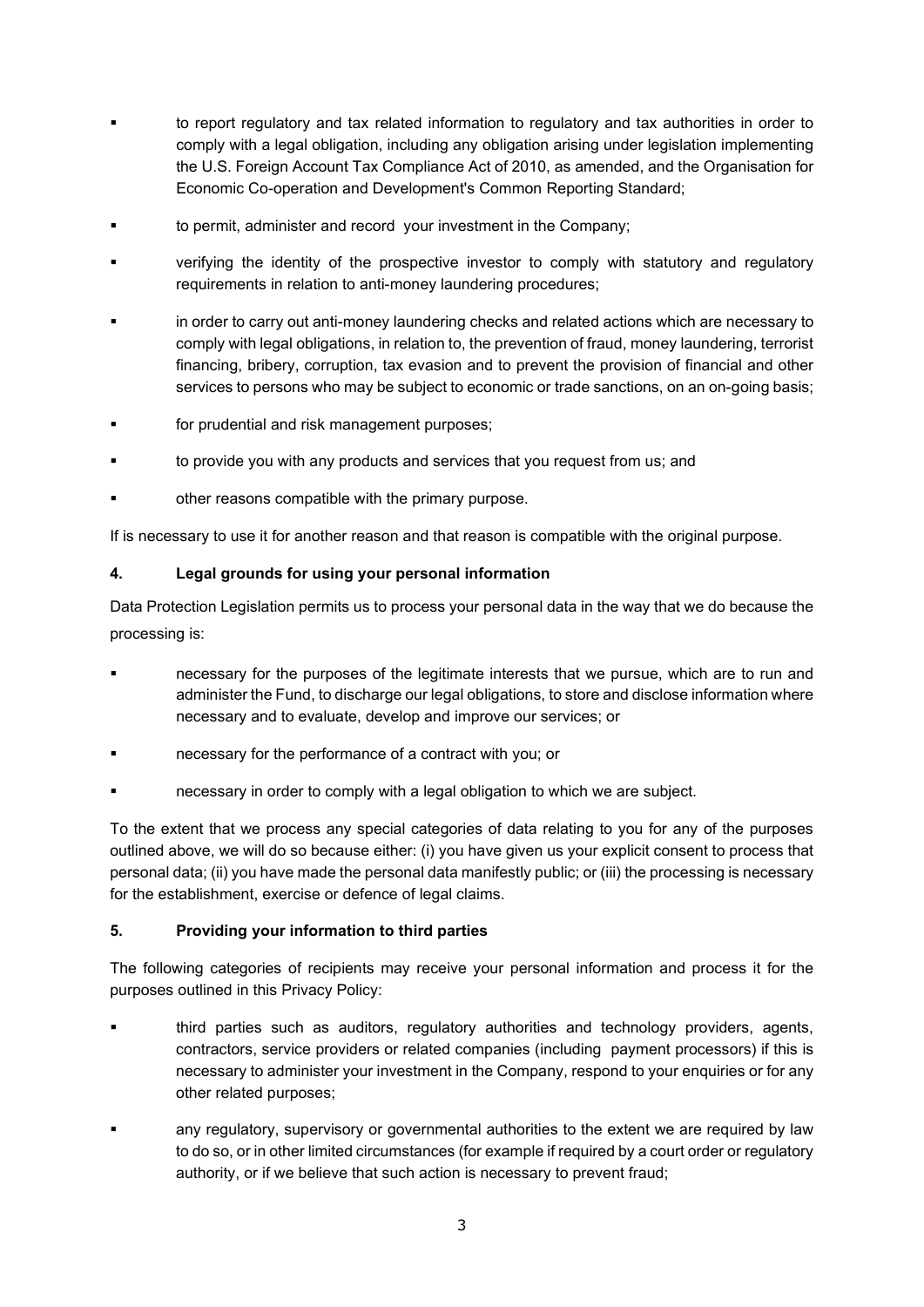tax authorities.

The Fund does not undertake marketing activities for third parties, nor does it provide information to third parties for their own marketing purposes.

## **6. Transferring data outside of the EEA**

Personal data may be transferred to, and stored at, a destination outside the European Economic Area ("**EEA**") or to countries not regarded by the European Commission as providing an adequate level of data protection. When we, or our permitted third parties, transfer personal information in this manner will ensure that the transfer is subject to appropriate safeguards in accordance with Data Protection Legislation.

For the avoidance of doubt, Jersey is regarded by the European Commission as providing an "adequate" level of protection for data protection.

## **7. Automated processing**

We do not carry out automated decision-making or profiling.

## **8. Your rights**

At any time, you have the right:

- to be informed about the processing of your personal data (i.e. for what purposes, what types, to what recipients it is disclosed, storage periods, any third party sources from it was obtained, confirmation of whether we undertake automated decision-making, including profiling, and the logic, significance and envisaged consequences);
- to request access to or a copy of any personal data which we hold about you;
- to rectification of your personal data, if you consider that it is inaccurate;
- to ask us to delete your personal data, if you consider that we do not have the right to hold it;
- to withdraw consent to our processing of your personal data (to the extent such processing is based on previously obtained consent);
- to restrict processing of your personal data;
- to data portability (moving some of your personal data elsewhere) in certain circumstances;
- to object to your personal data being processed in certain circumstances; and
- not to be subject to a decision based on automated processing and to have safeguards put in place if you are being profiled based on your personal data.

Any request for access to or a copy of your personal data must be in writing and we will endeavour to respond within a reasonable period and in any event within one month in compliance with Data Protection Legislation. We will comply with our legal obligations as regards your rights as a data subject.

We will correct any incorrect or incomplete information and will stop processing your personal data, or erase it, where there is no legal reason for us to continue to hold or use that information.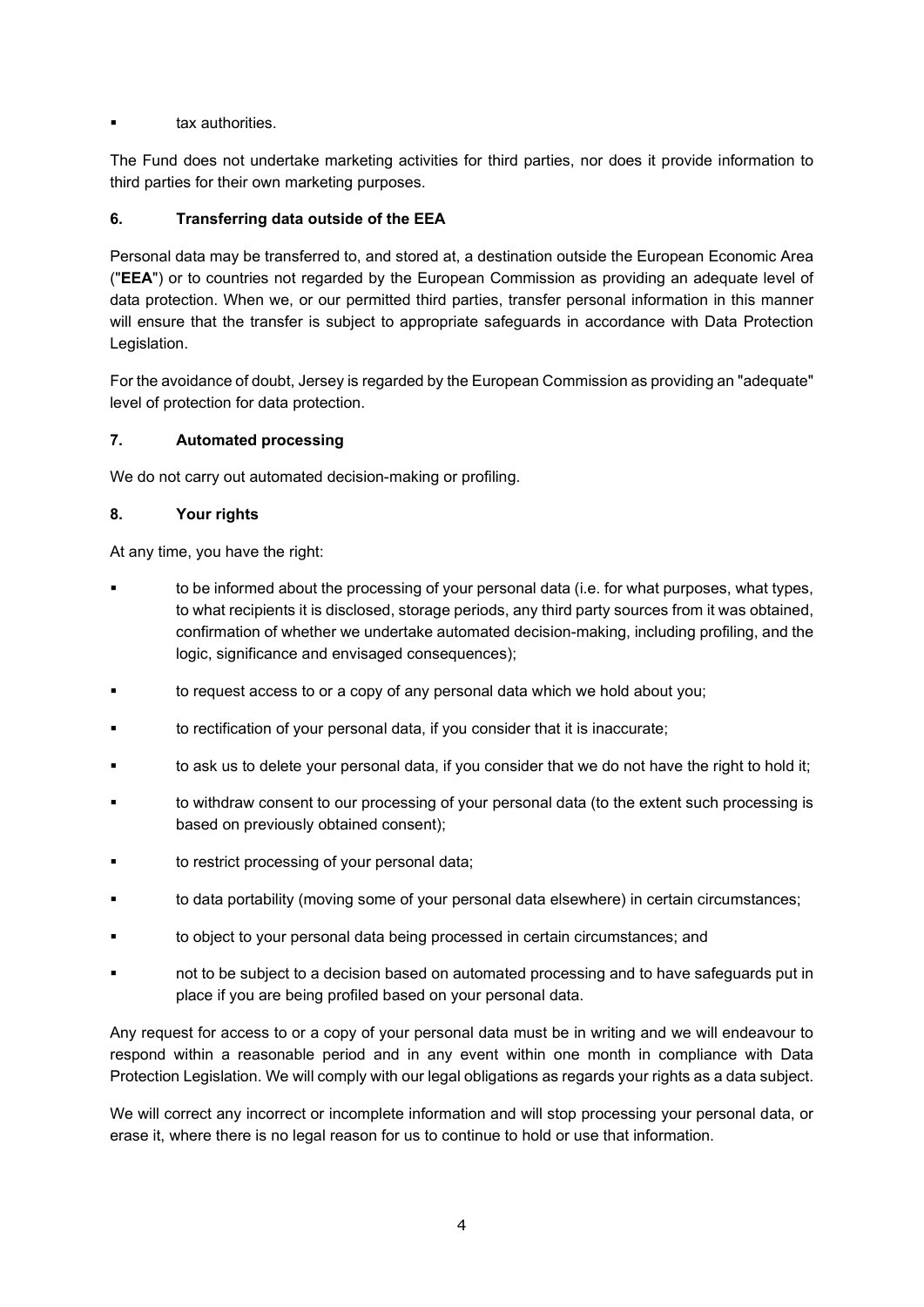We aim to ensure that the information we hold about you is accurate at all times. To assist us in ensuring that your information is up to date, do let us know if any of your personal details change.

# **9. How long we keep your information**

We will only keep the information we collect about you for as long as required for the purposes set out in this Privacy Policy or as required to comply with any legal obligations to which we are subject being the longest of the following periods:

- a minimum of ten years;
- as long as is necessary for the relevant activity or as long as is set out in any relevant agreement you enter into with the Company;
- the length of time it is reasonable to keep records to demonstrate compliance with professional or legal obligations;
- any retention period that is required by law; or
- the end of the period in which litigation or investigations might arise in respect of an investment in the Company.

This will involve us regularly reviewing our files to check that information is accurate, up-to-date and still required.

## **10. How we protect your information**

We ensure that there are appropriate technical, physical, electronic, and administrative safeguards in place to protect your personal details from unauthorised access.

# **11. Changes to Privacy Policy**

This Privacy Policy may be amended from time to time without notice, in which case the date of this Privacy Policy will be revised.

If our Privacy Policy changes in any way, we will place an updated version on this page. Regularly reviewing this page ensures that you are always aware of what information we collect, how we use it and under what circumstances, if any, we will share it with other parties.

# **12. Other**

This Privacy Policy is for your information and should not be used as the basis for any decision to purchase or redeem investments in the Company. The views and information expressed in this policy do not constitute and may not be relied upon as constituting any form of investment advice or inducement to invest, and prospective investors must obtain appropriate independent professional advice before making investment decisions.

# **13. Complaints**

Questions, comments and requests regarding this Privacy Policy are welcomed and should be addressed to:

The Company Secretary Apex Financial Services (Alternative Funds) Limited 12 Castle Street